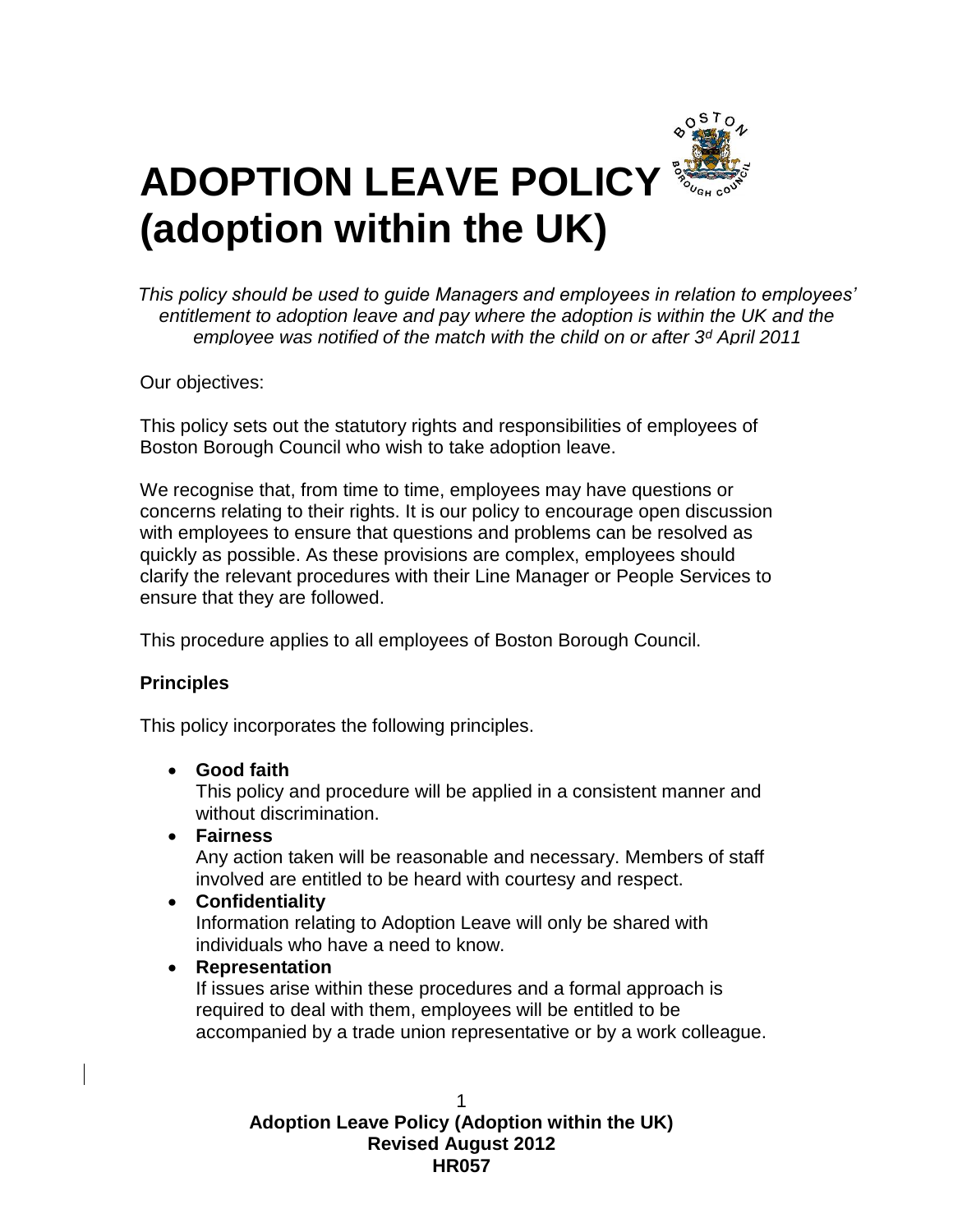# **Version History**

| <b>Version</b>   | <b>Author</b>          | <b>Reason For Issue</b>                                                                           |
|------------------|------------------------|---------------------------------------------------------------------------------------------------|
| 2004             | <b>People Services</b> | Review of 1998 policy                                                                             |
| <b>June 2005</b> | <b>People Services</b> | Review of 2004 policy                                                                             |
| April 2007       | <b>People Services</b> | Review of 2005 policy                                                                             |
| August 2012      | <b>People Services</b> | Review of 2007 policy and change to<br>legislative entitlements for adoption<br>post 3 April 2011 |

# **Document Distribution**

| <b>Name</b> | Role                                       |
|-------------|--------------------------------------------|
| <b>JCC</b>  | For consideration of amendments for policy |
| <b>CMT</b>  | For approval of amendments to policy       |
| <b>SMT</b>  | For implementation.                        |
| All staff   | Revised scheme/ staff benefit.             |

# **Document References**

| <b>Reference</b> | <b>Document Title</b>                                                                                                                                                                                                                                     |
|------------------|-----------------------------------------------------------------------------------------------------------------------------------------------------------------------------------------------------------------------------------------------------------|
| Appendix A       | Use this form to provide notification of your intention to take<br>adoption leave (adoption from within the UK)                                                                                                                                           |
| Appendix B       | This form is for an employee who has requested statutory<br>adoption leave and pay to begin on the date of the child's<br>placement for adoption the means to notify the Council when<br>the child was placed for adoption. (adoption from within the UK) |
| Appendix C       | Employees should use this form indicate that they have elected<br>to receive statutory adoption pay and not statutory paternity<br>pay in relation to an adopted child (adoption within the UK)                                                           |
| Appendix D       | You should use this form to request to vary the start date of<br>adoption leave (adoption within the UK)                                                                                                                                                  |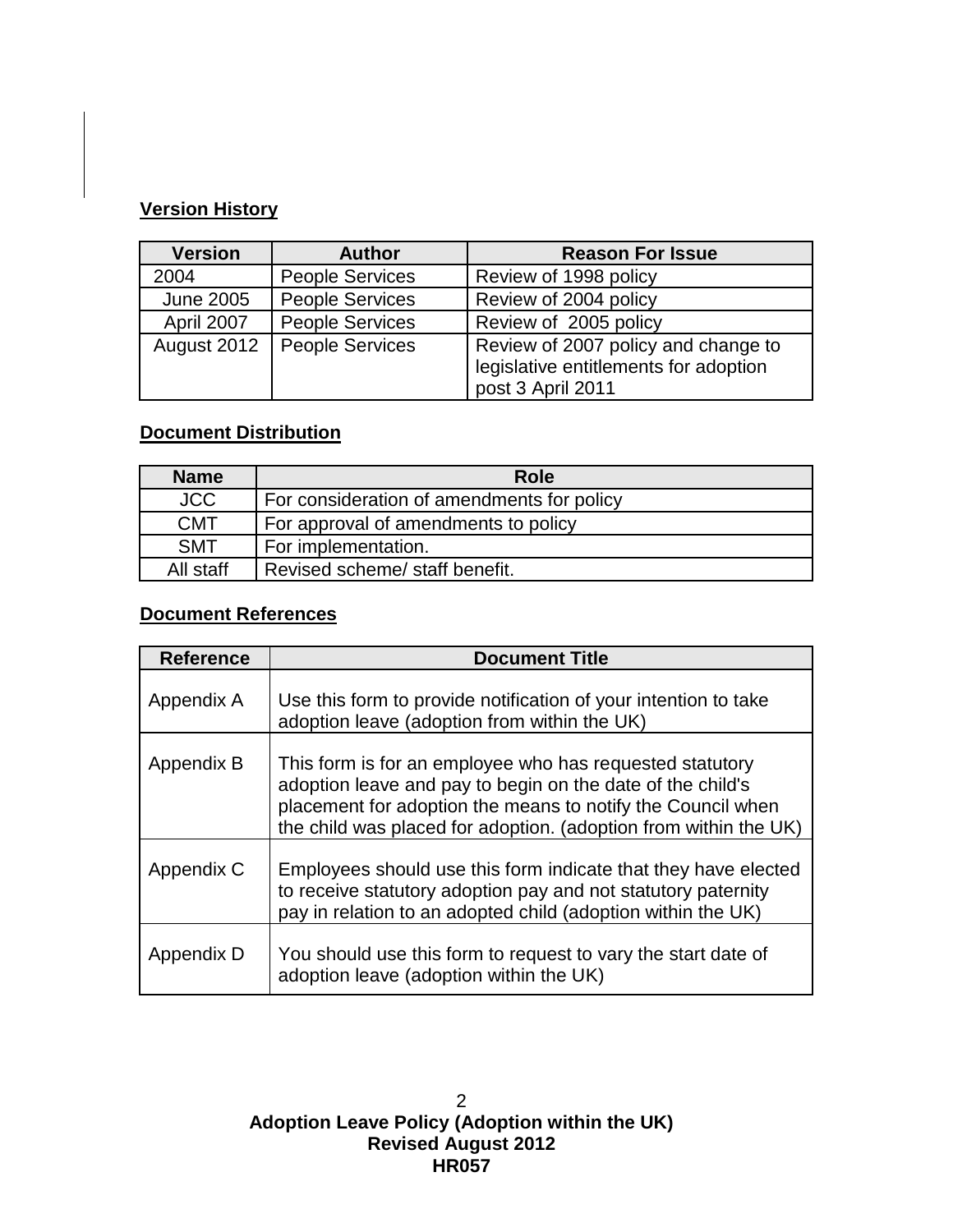# **TABLE OF CONTENTS**

| 4. Who qualifies for statutory adoption pay and how much will I receive? 4          |  |
|-------------------------------------------------------------------------------------|--|
|                                                                                     |  |
| 6. What happens to my pension and other contributions and benefits if I take unpaid |  |
|                                                                                     |  |
|                                                                                     |  |
|                                                                                     |  |
|                                                                                     |  |
|                                                                                     |  |
|                                                                                     |  |
|                                                                                     |  |
|                                                                                     |  |
|                                                                                     |  |
|                                                                                     |  |
|                                                                                     |  |
|                                                                                     |  |
|                                                                                     |  |
|                                                                                     |  |
| APPENDIX C                                                                          |  |
|                                                                                     |  |

# **GLOSSARY OF TERMS**

- AAL Additional Adoption Leave
- KIT Keeping in touch
- OAL **Ordinary Adoption Leave**
- SAP Statutory Adoption Pay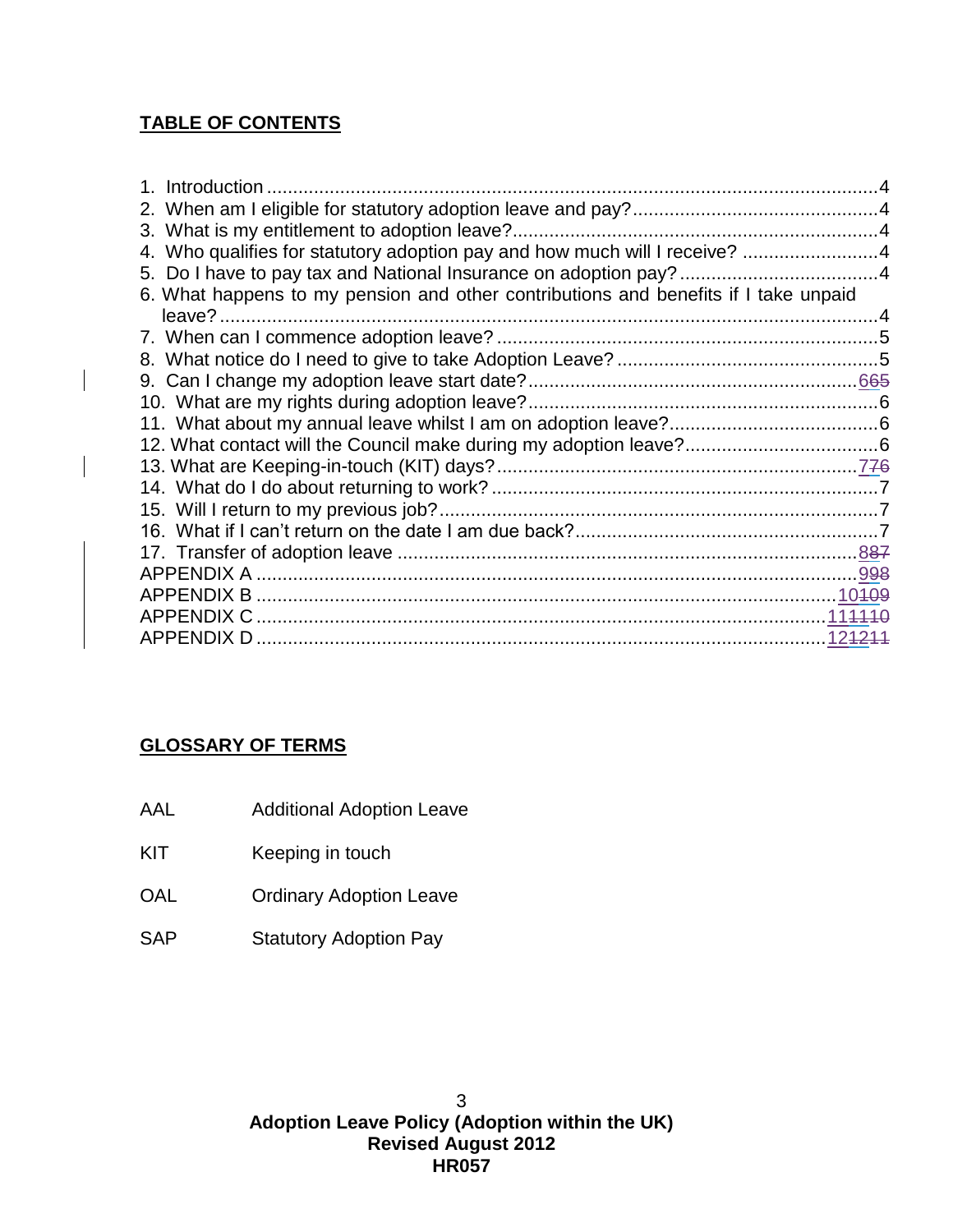### <span id="page-3-0"></span>**1. Introduction**

Boston Borough Council recognises that, from time to time, employees may have questions or concerns relating to their rights on adoption leave. It is our policy to encourage open discussion with employees to ensure that questions and problems can be resolved as quickly as possible. As the adoption provisions are complex, if you need further advice, you should clarify the relevant procedures with either your manager or People Services to ensure that they are followed correctly.

#### <span id="page-3-1"></span>**2. When am I eligible for statutory adoption leave and pay?**

If you adopt a child through an approved adoption agency you are entitled to up to 52 weeks' adoption leave provided that you have at least 26 weeks' continuous service calculated as at the week in which notification of matching is given by the adoption agency.

#### <span id="page-3-2"></span>**3. What is my entitlement to adoption leave?**

Your entitlement is to take up to 26 weeks' ordinary adoption leave followed immediately by up to 26 weeks' additional adoption leave. Your maximum entitlement is thus to take up to 52 weeks' adoption leave.

#### <span id="page-3-3"></span>**4. Who qualifies for statutory adoption pay and how much will I receive?**

Employees who qualify for adoption leave will also qualify for statutory adoption pay provided that their average weekly earnings are not less than the lower earnings limit for national insurance contributions. Statutory adoption pay is payable for up to 39 weeks at a rate set by the Government for the relevant tax year, or at 90% of the employee's average weekly earnings, if this figure is lower than the Government's set weekly rate.

Employees should use Appendix C to indicate if they have elected to receive statutory adoption pay and not statutory paternity pay in relation to an adopted child (adoption within the UK)

### <span id="page-3-4"></span>**5. Do I have to pay tax and National Insurance on adoption pay?**

Statutory adoption pay is treated as earnings and is therefore subject to PAYE and national insurance deductions.

#### <span id="page-3-5"></span>**6. What happens to my pension and other contributions and benefits if I take unpaid leave?**

Where staff take a period of unpaid leave they should be aware that no voluntary contributions will be made on their behalf e.g. Westfield Health Scheme or Trade Union membership deductions. Alternative arrangements are the responsibility of the employee to make for this time, although People Services/Payroll will help where possible.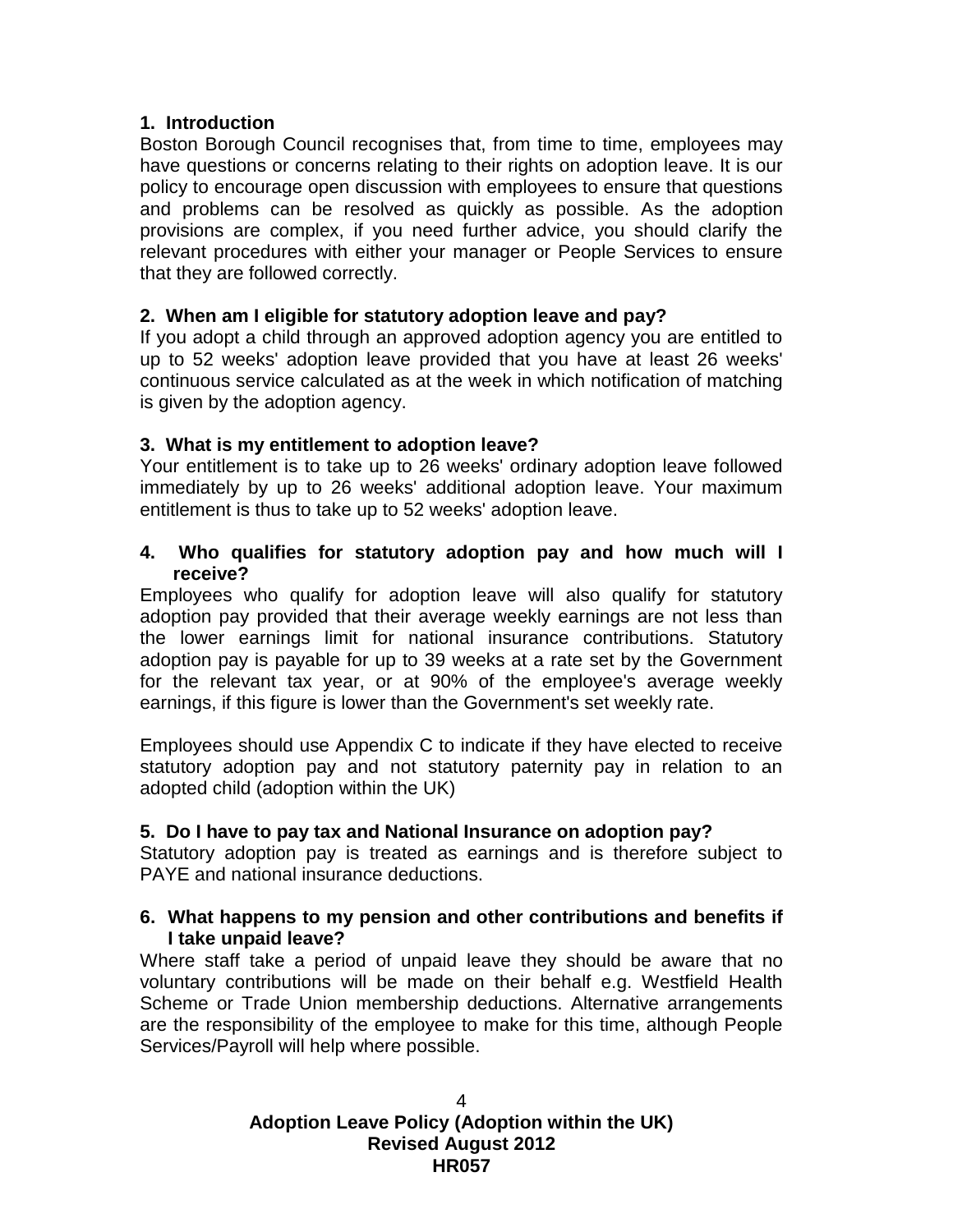During the period of OAL and AAL, your contract of employment continues in force and you are entitled to receive all their contractual benefits, except for salary. In particular, any benefits in kind (such as laptop, mobile phone) will continue, the use of which is subject to the relevant policies.

During any OAL, you pay your normal pension contribution rate on whatever pay you receive. If you are on less than your normal pay, or even not paid, your membership still builds up as usual. So there is no effect on your pension benefits.

During any paid AAL, you pay your normal pension contribution rate on whatever pay you receive. Even if this is less than your normal pay, your membership still builds up as usual, so there is no effect on your pension benefits.

We will continue, as your employer, to pay pension contributions whether or not you receive any pay during the OAL pay period and these will be based on what you would have been earning had you been working normally.

During periods of unpaid AAL you will only pay contributions if you choose to. You have 30 days from returning to decide and the cost is your normal contribution rate of the last pay you received. If you choose not to, you will not build up any membership for this period, and this will affect your pension benefits.

No contributions will be payable by either the employer or yourself during any period of no pay in the AOL period.

### <span id="page-4-0"></span>**7. When can I commence adoption leave?**

Adoption leave can start on the day the child is placed for adoption, or up to 14 days earlier.

In order to make administration as easy as possible, you should discuss the timing of your adoption leave with your immediate manager as early as possible.

### <span id="page-4-1"></span>**8. What notice do I need to give to take Adoption Leave?**

In order to be entitled to take adoption leave and receive statutory adoption pay, you are required to give the Council written notification of your intention to take adoption leave no later than seven days after the date on which notification of the match with the child was provided by the adoption agency. Notice must be in writing. (See Appendix A)

Where you have requested statutory adoption leave and pay to begin, you should use Appendix B to notify the Council when the child was placed for adoption.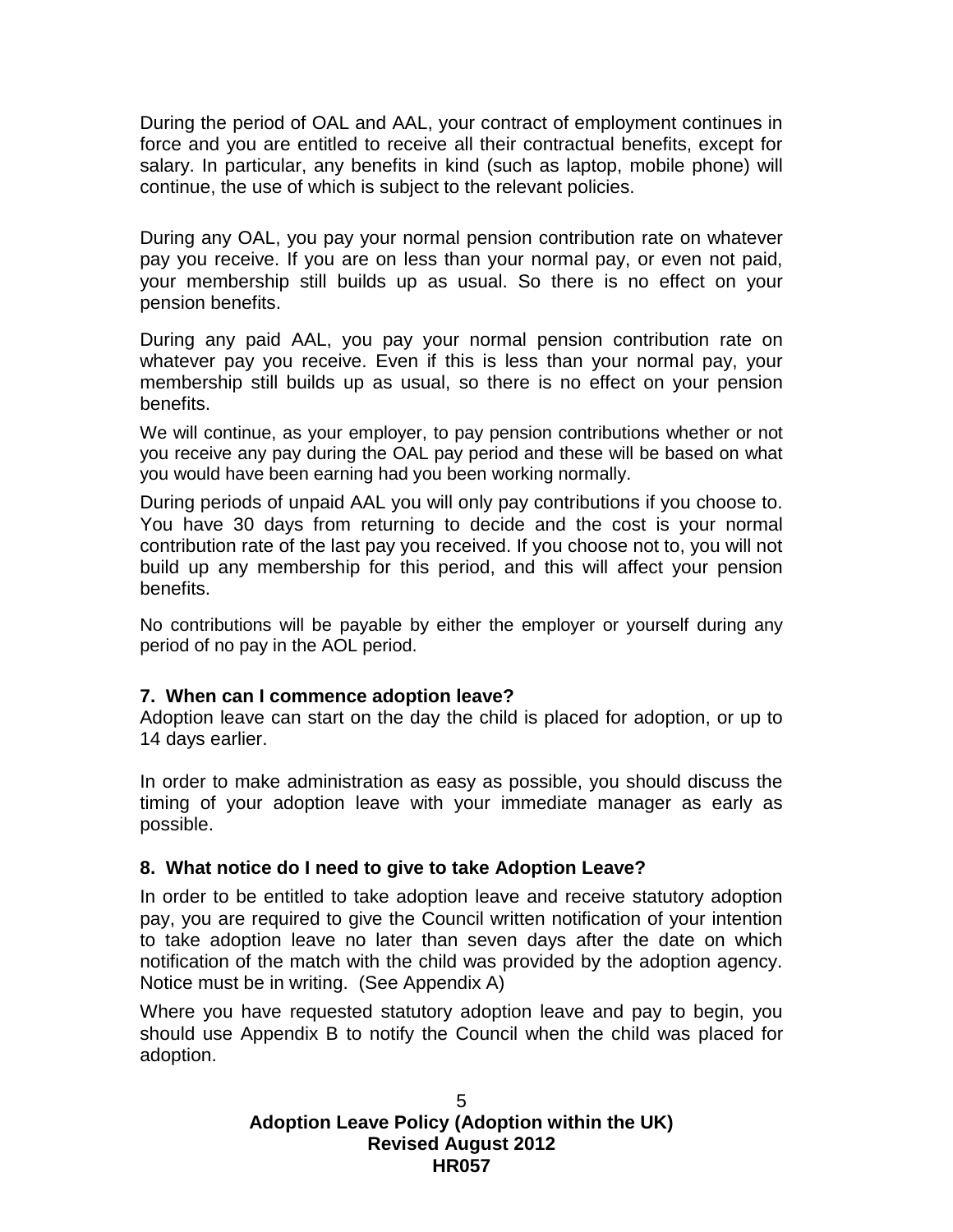### <span id="page-5-0"></span>**9. Can I change my adoption leave start date?**

You are permitted to bring forward your adoption leave start date, provided that you advise the Council in writing at least 28 days before the new start date or, if that is not possible, as soon as reasonably practicable. You may also postpone you adoption leave start date, provided that you advise the Council in writing at least 28 days before the original proposed start date or, if that is not possible, as soon as reasonably practicable. You must also, if the Council requests it, provide evidence of entitlement to adoption leave and pay by producing a "matching certificate" from the adoption agency.

Any failure to give proper notice of an intention to start adoption leave will be regarded as a disciplinary offence, leading potentially to disciplinary sanctions for misconduct if appropriate. You should use Appendix D to make this notification.

Within 28 days of receiving your notice of intention to take adoption leave, the Council will write to you confirming the latest date on which you must return to work after adoption leave.

### <span id="page-5-1"></span>**10. What are my rights during adoption leave?**

During ordinary adoption leave and additional adoption leave, all terms and conditions of your contract except normal pay will continue. Salary will be replaced by SAP if you are eligible for it.

This means that, while sums payable by way of salary will cease, all other benefits will remain in place. For example, holiday entitlement will continue to accrue and pension contributions will continue to be paid.

### <span id="page-5-2"></span>**11. What about my annual leave whilst I am on adoption leave?**

Adoption leave is granted in addition to your normal annual holiday entitlement.

Contractual annual leave entitlement will continue to accrue whilst you are on leave; you are therefore encouraged to take any outstanding annual leave due to you before the commencement of adoption leave. You are reminded that holiday must be taken in the year that it is earned and therefore if the holiday year is due to end during adoption leave, you should take your outstanding entitlement before starting your adoption leave.

### <span id="page-5-3"></span>**12. What contact will the Council make during my adoption leave?**

Shortly before your adoption leave starts the Council will discuss the arrangements for you to keep in touch during your leave, should you wish to do so. The Council reserves the right in any event to maintain reasonable contact with you from time to time during you adoption leave, this will include

# **Adoption Leave Policy (Adoption within the UK) Revised August 2012 HR057**

6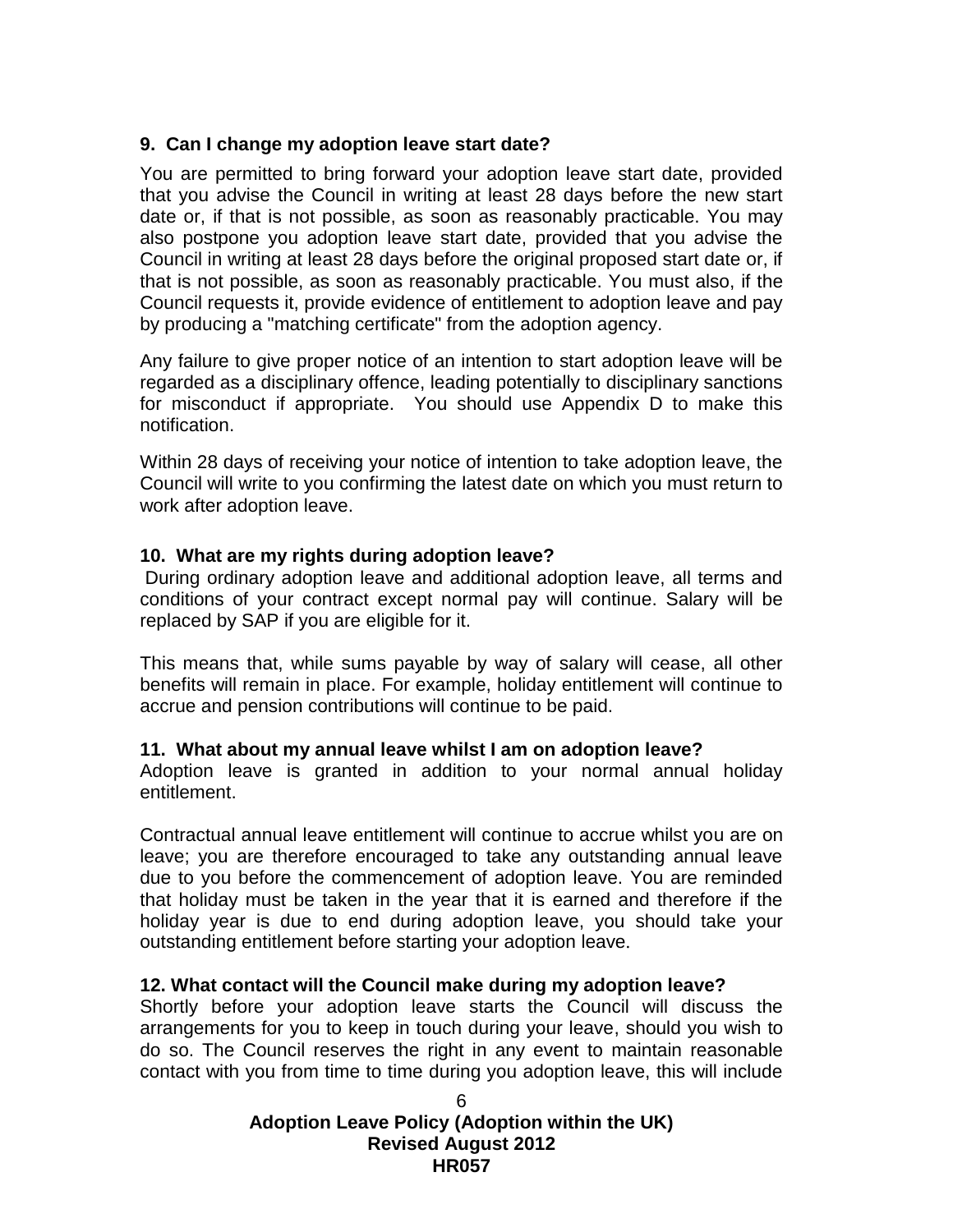sending you details of vacancies within the authority. This may also be to discuss your plans for return to work, to discuss any special arrangements to be made or training to be given to ease your return to work or simply to update you on developments at work during your absence.

#### <span id="page-6-0"></span>**13. What are Keeping-in-touch (KIT) days?**

You can agree to work for the Council (or to attend training) for up to 10 days during your adoption leave without that work bringing your adoption leave to an end and without loss of a week's statutory adoption pay. These are known as "keeping-in-touch" days. Any work carried out on a day shall constitute a day's work for these purposes.

The Council has no right to require you to carry out any work and you have no right to undertake any work during your adoption leave. Any work undertaken is entirely a matter for agreement between employees and the Council. Pay for each KIT day worked will be paid at your current hourly rate less the total amount of any SAP due on that date. The amount of weekly pay for a week in which you worked a KIT day will not be lower than the weekly rate of SAP to which you are entitled.

### <span id="page-6-1"></span>**14. What do I do about returning to work?**

You may return to work at any time during ordinary adoption leave or additional adoption leave, provided that you give the appropriate notification. Alternatively, you may take your full period of adoption leave entitlement and return to work at the end of this period. If you wish to return before the full period of adoption leave has elapsed, you must give at least eight weeks' notice in writing to the Council of the date on which you intend to return, or, if that is not possible, as soon as reasonably practicable.

#### <span id="page-6-2"></span>**15. Will I return to my previous job?**

You have the right to resume working in the same job if returning to work from OAL. If you return to work after a period of AAL, you are entitled to return either to the same job, or if this is not reasonably practicable, to another suitable job that is on terms and conditions not less favourable.

#### <span id="page-6-3"></span>**16. What if I can't return on the date I am due back?**

Failure to return to work by the end of adoption leave will be treated as an unauthorised absence unless you are sick and produce a current medical certificate before the end of the adoption leave period.

If you decide during adoption leave that you do not wish to return to work, you should give written notice of resignation to the Council as soon as possible and in accordance with the terms of your contract of employment.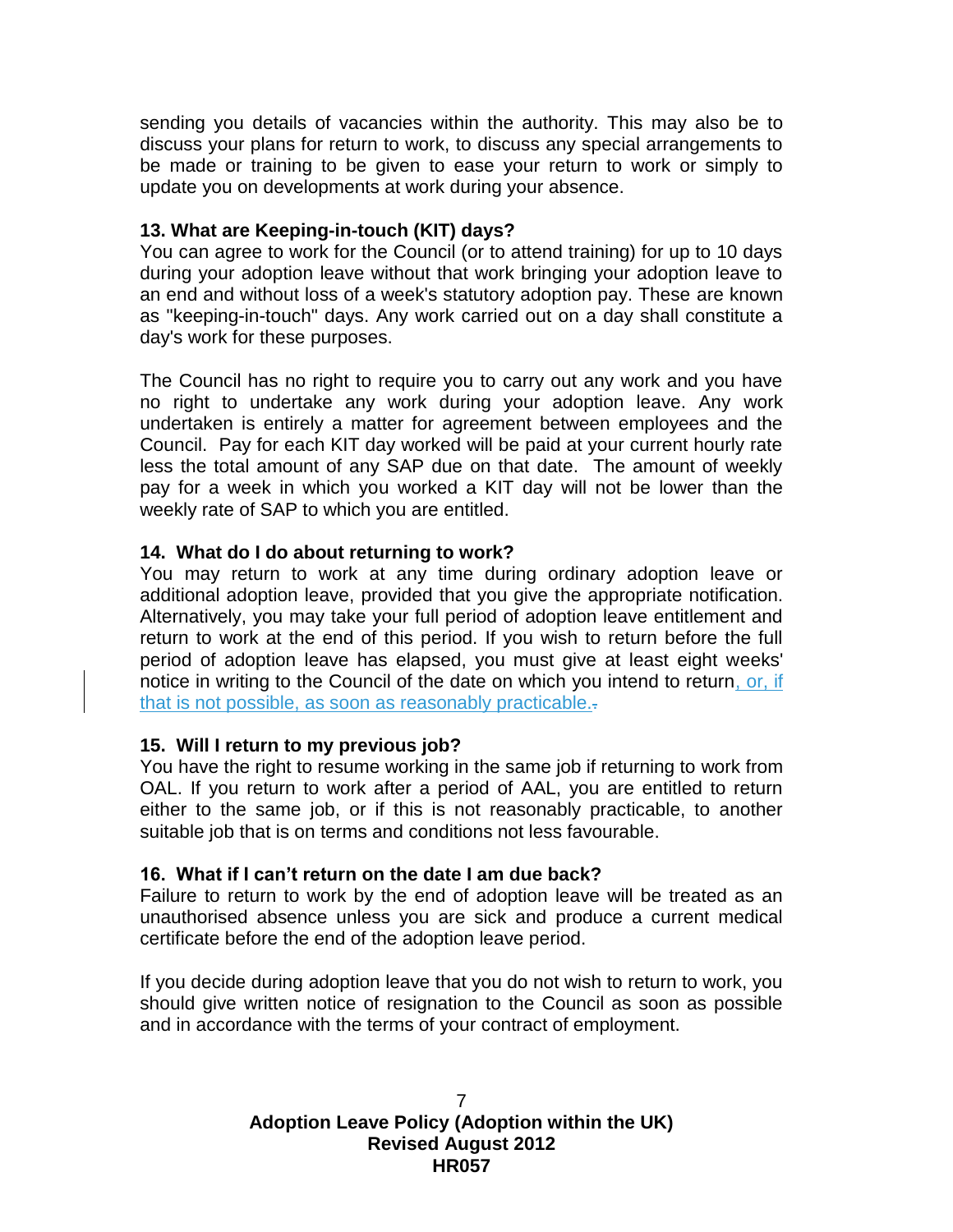#### <span id="page-7-0"></span>**17. Transfer of adoption leave**

If you propose to return to work by giving proper notification, your spouse, civil partner or partner may be eligible to take up to 26 weeks' additional paternity leave (and additional statutory paternity pay) once you have returned to work.

The earliest that additional paternity leave may commence is 20 weeks after the adopted child's placement and it must end no later than 12 months after the date of placement. The minimum period of additional paternity leave is two consecutive weeks and the maximum period is 26 weeks.

Further details should be obtained from your spouse or partners employer in this circumstance. You would be required to submit a written and signed declaration form to that employer, which may also make additional enquiries of the Council to verify its employee's entitlement to additional adoption leave and pay.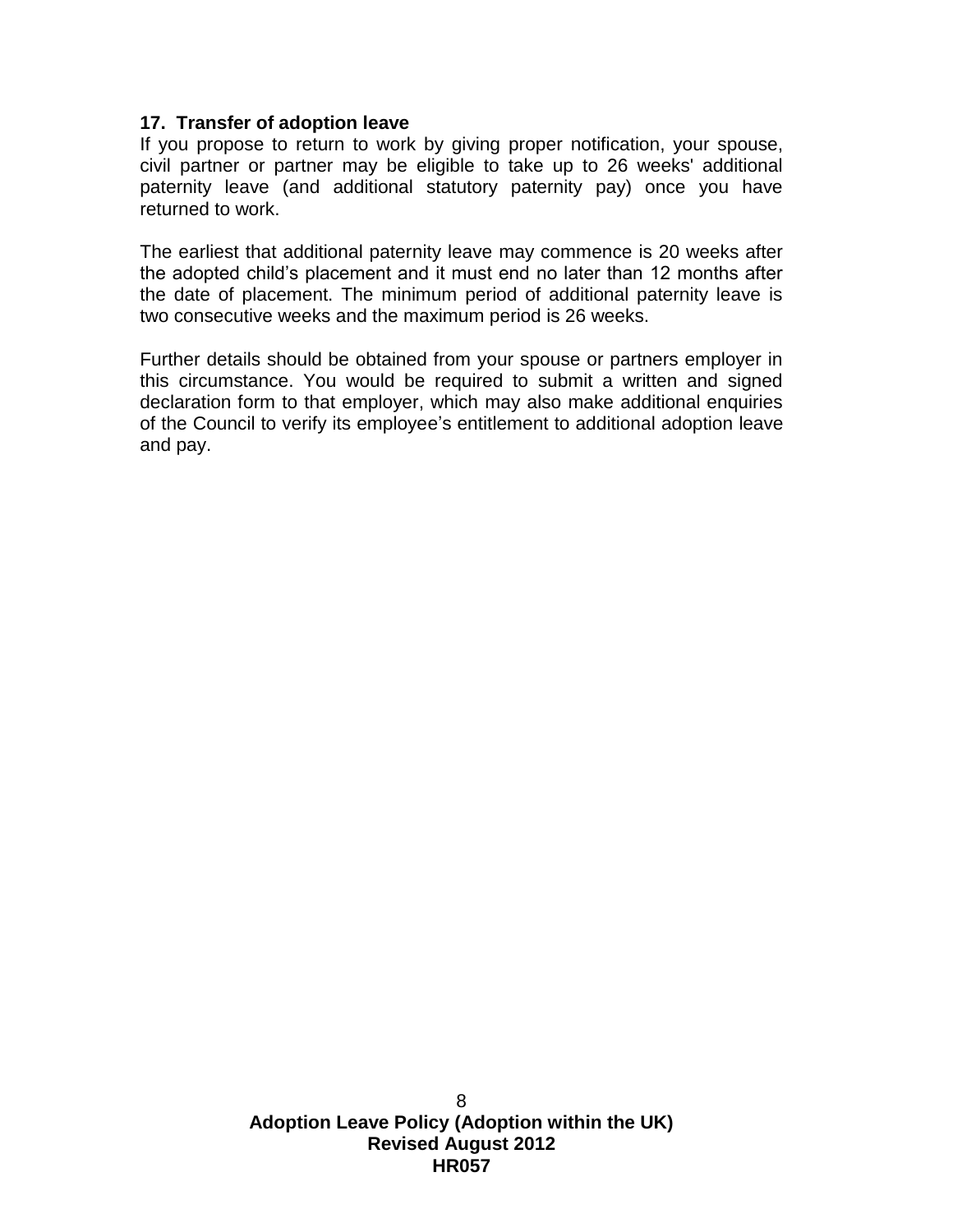# **APPENDIX A**

<span id="page-8-0"></span>Use this form to provide notification of your intention to take adoption leave (adoption from within the UK)

| Name of employee (please print):                                                                                                                                                                                    |                                          |  |  |  |
|---------------------------------------------------------------------------------------------------------------------------------------------------------------------------------------------------------------------|------------------------------------------|--|--|--|
| Department:                                                                                                                                                                                                         |                                          |  |  |  |
| I hereby give notice of my intention to take statutory adoption leave in<br>respect of a child who has been matched with me for adoption                                                                            |                                          |  |  |  |
| I expect the child to be placed with<br>me for adoption on:                                                                                                                                                         |                                          |  |  |  |
| I intend my adoption leave to begin:                                                                                                                                                                                | <b>Please tick</b><br>as<br>appropriate: |  |  |  |
| on the date on which the child is placed with me for adoption<br><b>OR</b>                                                                                                                                          |                                          |  |  |  |
| on [ ] (a date no more than 14 days before the child is<br>expected to be placed for adoption, and no later than the<br>expected placement date)                                                                    |                                          |  |  |  |
|                                                                                                                                                                                                                     |                                          |  |  |  |
| I declare that:                                                                                                                                                                                                     | <b>Please tick</b><br>if<br>appropriate: |  |  |  |
| I believe that I am entitled to receive statutory adoption pay in<br>relation to the adoption, starting on the above date, and have<br>elected to receive statutory adoption pay and not statutory<br>paternity pay |                                          |  |  |  |
| Signed:<br>Date:                                                                                                                                                                                                    |                                          |  |  |  |
| You should notify you manager of your intention to take Adoption leave and<br>discuss the applicable dates.                                                                                                         |                                          |  |  |  |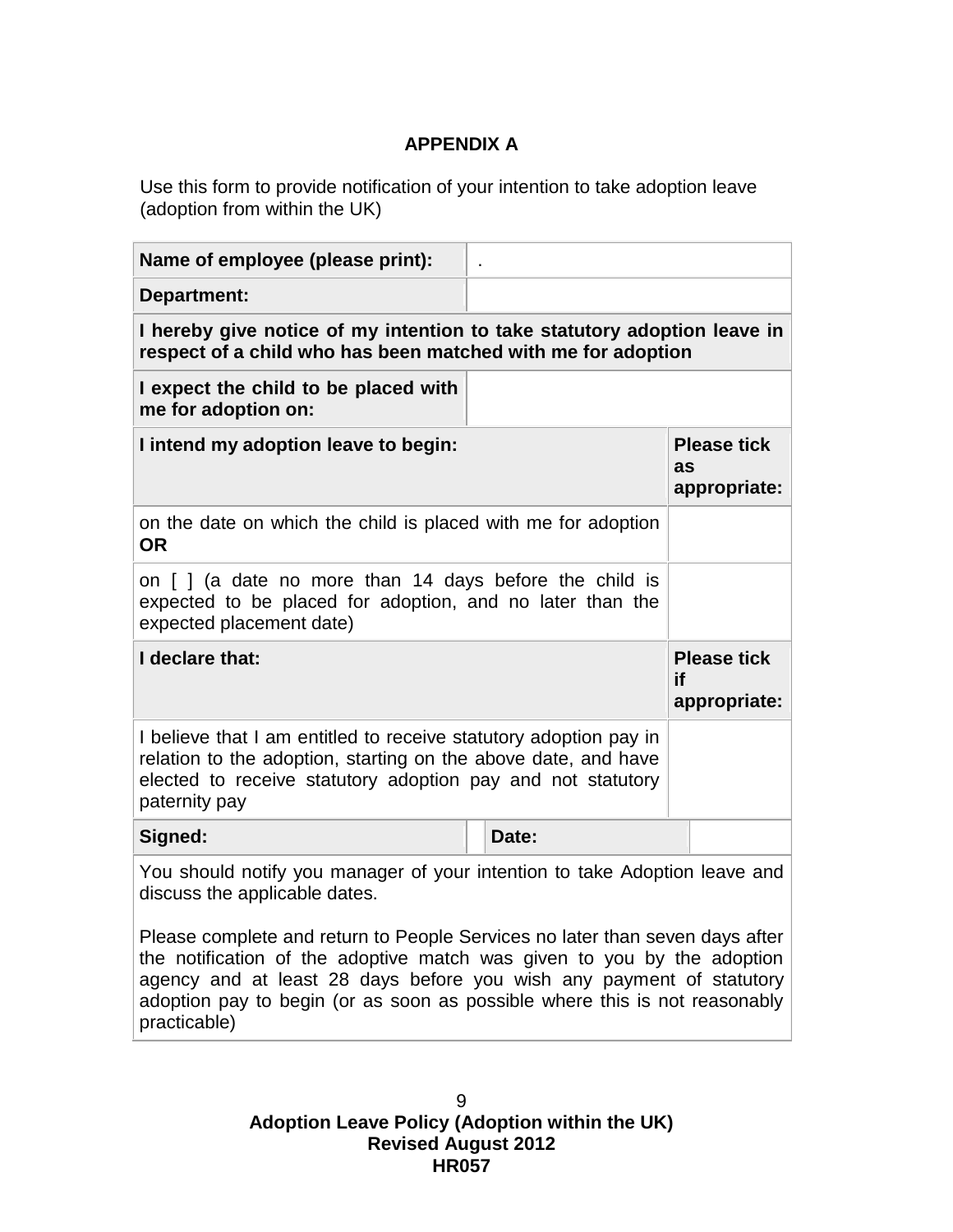### **APPENDIX B**

<span id="page-9-0"></span>This form is for an employee who has requested statutory adoption leave and pay to begin on the date of the child's placement for adoption the means to notify the Council when the child was placed for adoption. (adoption from within the UK)

| Name of employee (please print):                                                                                                                                                                                                                                                                                         |                                     |
|--------------------------------------------------------------------------------------------------------------------------------------------------------------------------------------------------------------------------------------------------------------------------------------------------------------------------|-------------------------------------|
| Department:                                                                                                                                                                                                                                                                                                              |                                     |
| previously gave notice of my<br>intention to take statutory adoption<br>leave and pay in respect of a child<br>who has been matched with me for<br>adoption, starting on the date of the<br>child's placement with me for<br>adoption. I now wish to inform you<br>that the child was placed with me<br>for adoption on: | Date of child's adoptive placement: |
| Signed:                                                                                                                                                                                                                                                                                                                  | Date:                               |

You should notify you manager of your intention to take Adoption leave and discuss the applicable dates.

You must then return this notice form to People Services as soon as possible after the child is placed with you for adoption.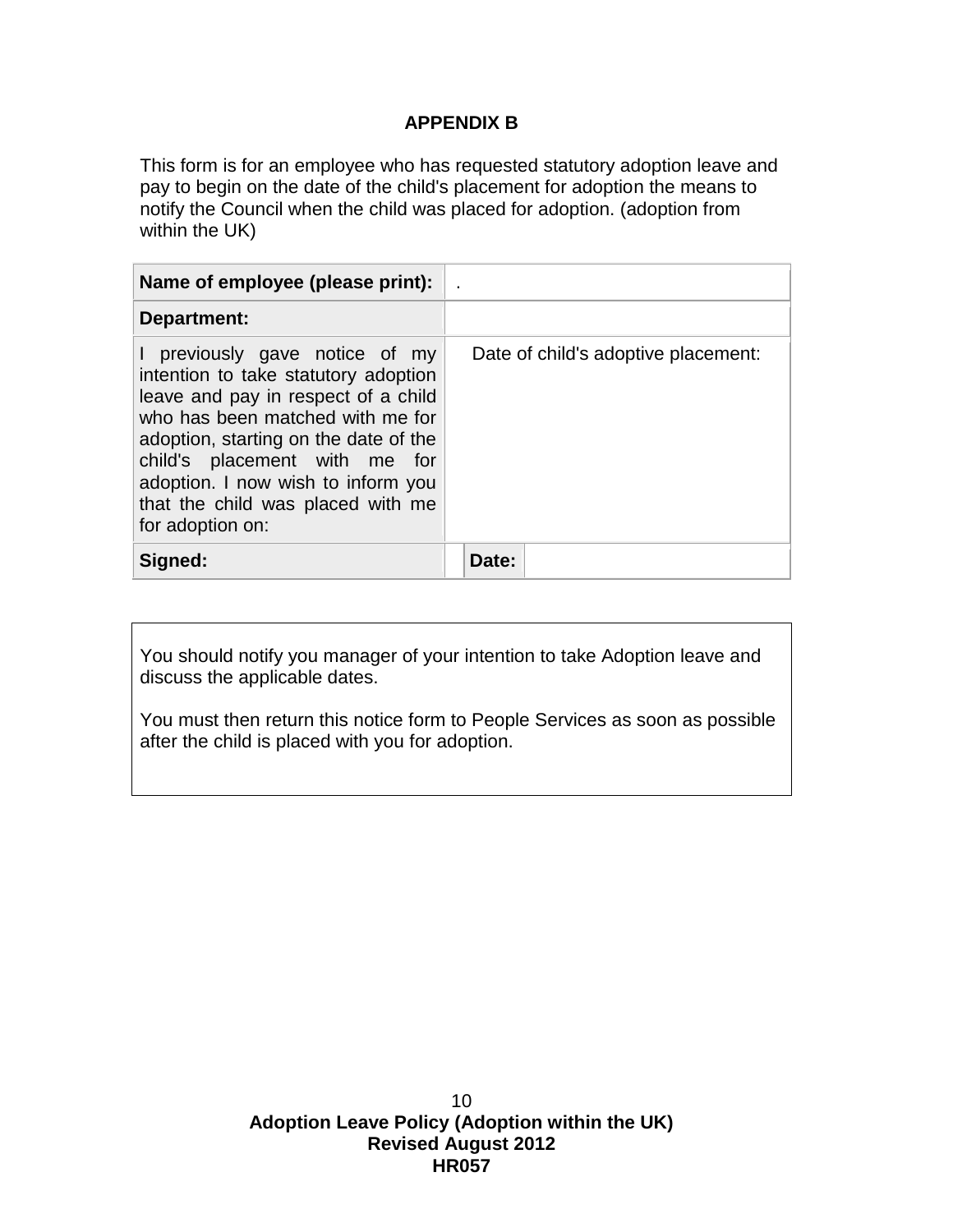## **APPENDIX C**

<span id="page-10-0"></span>Employees should use this form indicate that they have elected to receive statutory adoption pay and not statutory paternity pay in relation to an adopted child (adoption within the UK)

| Name of Employee (please print)                                                                                                                                                                                                                       |  |  |
|-------------------------------------------------------------------------------------------------------------------------------------------------------------------------------------------------------------------------------------------------------|--|--|
| Department                                                                                                                                                                                                                                            |  |  |
| Date of commencement of employment                                                                                                                                                                                                                    |  |  |
| I previously notified you that I wish to take adoption leave commencing on<br>[date: ]. In relation to the child that I am adopting I confirm that I<br>have elected to receive statutory adoption pay and not statutory paternity pay<br>(adoption). |  |  |
| Signed                                                                                                                                                                                                                                                |  |  |
| Dated                                                                                                                                                                                                                                                 |  |  |
| You should return this form to Payroll by the 6 <sup>th</sup> of the month before your<br>leave is due to commence where at all possible. Where this is not possible<br>you should return it at the earliest reasonable date.                         |  |  |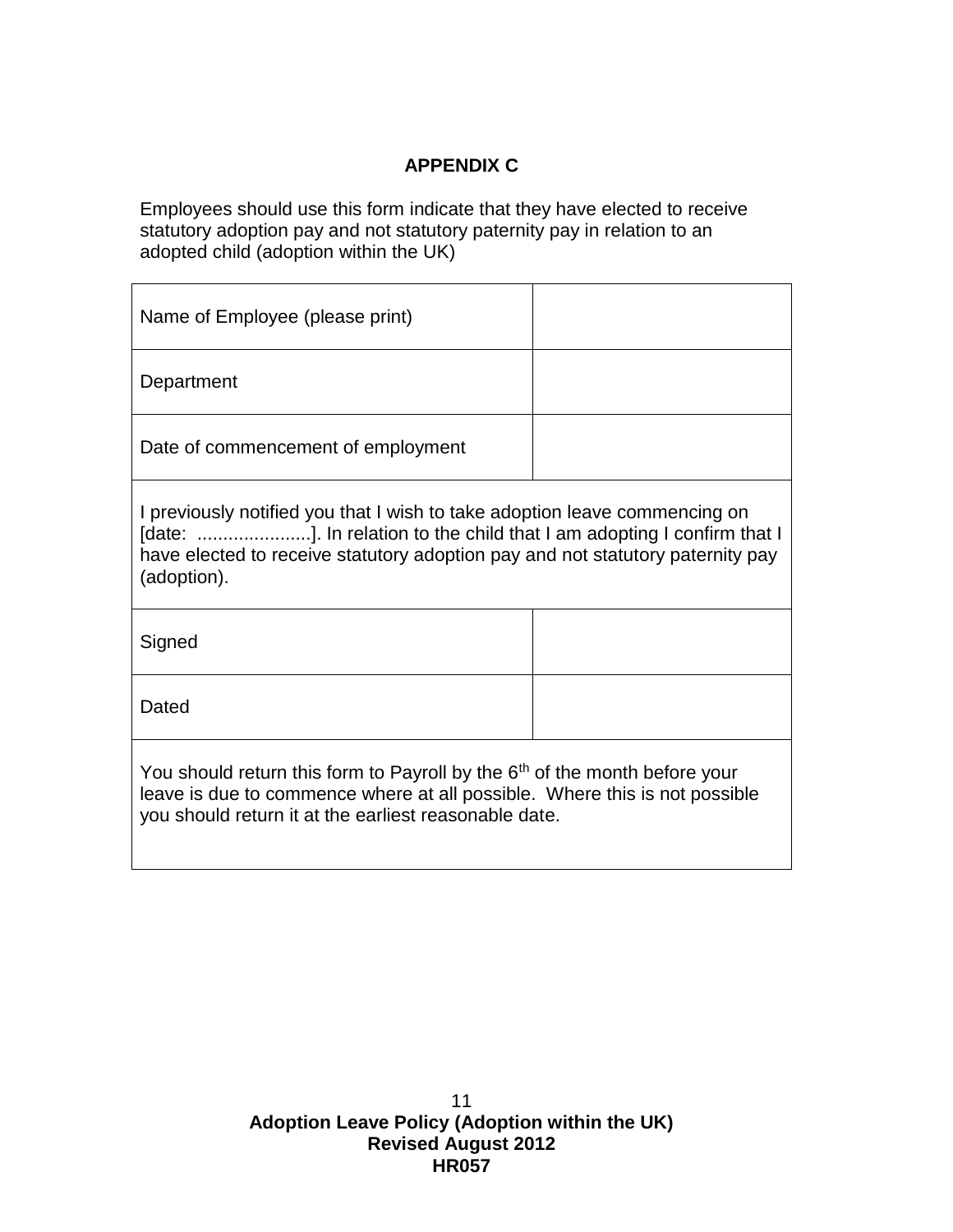## **APPENDIX D**

<span id="page-11-0"></span>You should use this form to request to vary the start date of adoption leave (adoption within the UK)

| Name of employee (please print):                                                                                                                         |                                       |  |
|----------------------------------------------------------------------------------------------------------------------------------------------------------|---------------------------------------|--|
| Department:                                                                                                                                              |                                       |  |
| I previously gave notice of my intention to take adoption<br>leave/and pay* in respect of a child who has been<br>matched with me for adoption starting: | <b>Please tick as</b><br>appropriate: |  |
| On () the date on which the child is placed with<br>me for adoption OR                                                                                   |                                       |  |
| on                                                                                                                                                       |                                       |  |
| I wish to notify you that I now want to vary the start date<br>of my adoption leave/and pay*. I now wish to start my<br>adoption leave/and pay*:         | <b>Please tick as</b><br>appropriate: |  |
| on the date on which the child is placed with me for adoption<br><b>OR</b>                                                                               |                                       |  |
| on [] (a date no more than 14 days before<br>the expected placement date, and no later than the expected<br>placement date)                              |                                       |  |
| I expect the child to be placed with me for adoption on:                                                                                                 |                                       |  |
| Signed:<br>Date:                                                                                                                                         |                                       |  |
| *Delete where appropriate                                                                                                                                |                                       |  |
| You should notify you manager of your intention to take Adoption leave and<br>discuss the applicable dates.                                              |                                       |  |
| Please return to People Services at least 28 days prior to the date on which<br>you now wish to start your adoption leave/pay.                           |                                       |  |
|                                                                                                                                                          |                                       |  |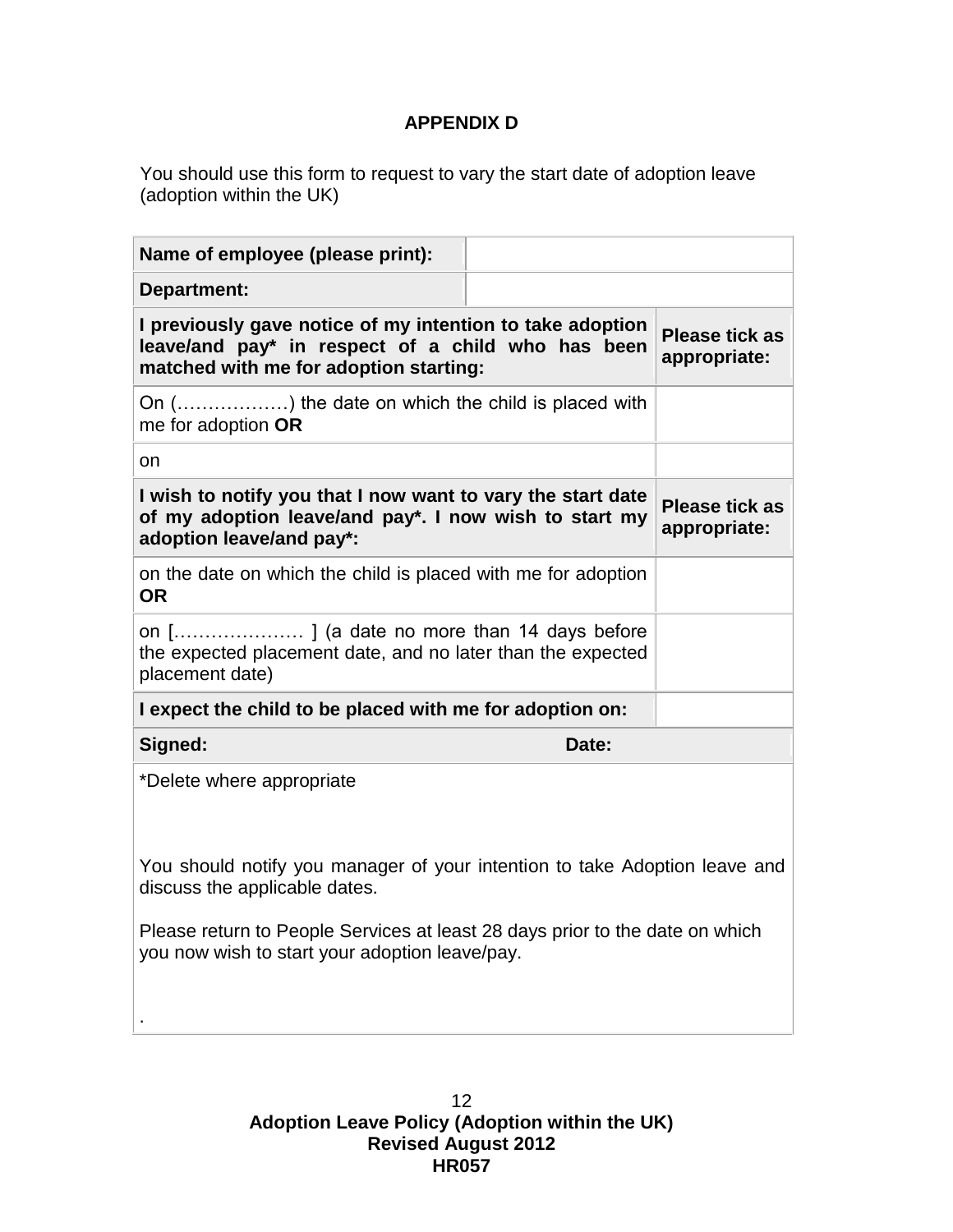**This policy has been agreed by Boston Borough Council and the Trade Union representatives for the workforce at Joint Consultative Committee.**

**Signed: …………………………………… DDate: ……………………**

**Chief Executive: …………………………………………………………….**

**Signed: Date:** 

**Signed: …………………………………… Date: ……………………**

**UNISON Branch Secretary: ……………………………………………….**

**………………….**

 $\mathbf{L}$